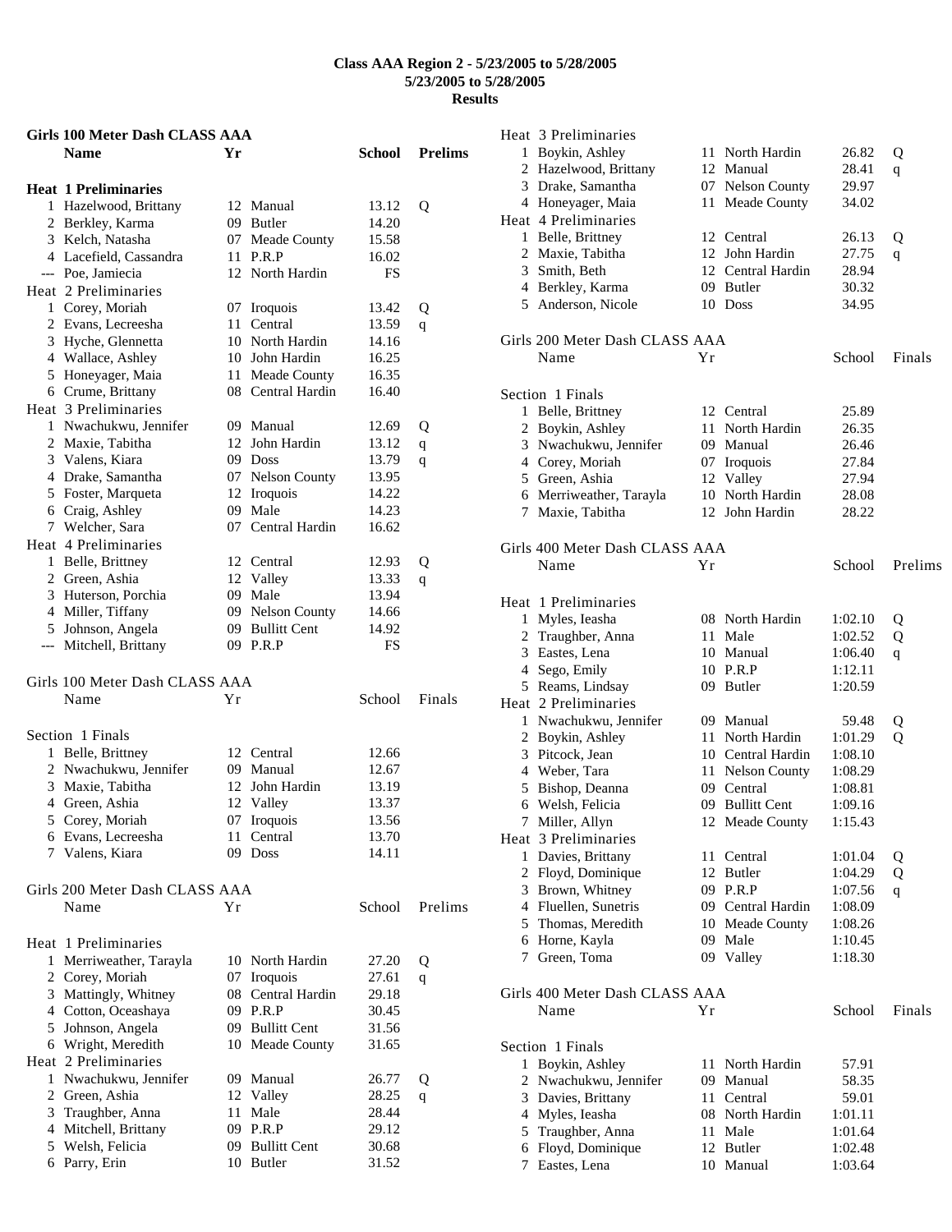|           | 8 Brown, Whitney                     |    | 09 P.R.P                              | 1:05.89            |        |
|-----------|--------------------------------------|----|---------------------------------------|--------------------|--------|
|           | Girls 800 Meter Run CLASS AAA        |    |                                       |                    |        |
|           | Name                                 | Υr |                                       | School             | Finals |
| Section 1 |                                      |    |                                       |                    |        |
|           | 1 Windham, Chandler                  |    | 08 North Hardin                       | 2:34.84            |        |
|           | 2 Woodson, Markeshia                 |    | 08 North Hardin                       | 2:37.04            |        |
|           | 3 Jolly, Carolyn                     |    | 09 Butler                             | 2:42.23            |        |
|           | 4 Heil, Millie                       |    | 11 Nelson County                      | 2:47.49            |        |
|           | 5 Johnson, Kentraya                  |    | 10 Butler                             | 2:49.67            |        |
|           | 6 Long, Rachael                      |    | 09 Central Hardin                     | 2:52.62            |        |
|           | 7 Weber, Trisha                      |    | 10 Nelson County                      | 3:02.88            |        |
|           | 8 Flatt, Stacey                      |    | 11 P.R.P                              | 3:05.68            |        |
|           | 9 Hausler, Devon                     |    | 11 P.R.P                              | 3:38.10            |        |
| Section 2 |                                      |    |                                       |                    |        |
|           | 1 Campbell, Colleen                  |    | 09 Manual                             | 2:22.91            |        |
|           | 2 Massey, Melissa                    |    | 12 Manual                             | 2:30.53            |        |
|           | 3 Montgomery, Kim                    |    | 09 Meade County                       | 2:31.57            |        |
|           | 4 Sydnor, Natasha                    |    | 10 John Hardin                        | 2:31.61            |        |
|           | 5 Smialek, Ashley                    |    | 10 Male                               | 2:36.16            |        |
|           | 6 Nason, Nicole                      |    | 10 Male                               | 2:38.08            |        |
|           | 7 Nott, Angela                       |    | 11 John Hardin                        | 2:39.69            |        |
|           | 8 Rinehardt, Patrica                 |    | 11 Central                            | 2:39.77            |        |
|           | 9 Straney, Joy                       |    | 07 Meade County                       | 2:47.04            |        |
|           |                                      |    |                                       |                    |        |
|           | Girls 1600 Meter Run CLASS AAA       |    |                                       |                    |        |
|           | Name                                 | Υr |                                       | School             | Finals |
| Section 1 |                                      |    |                                       |                    |        |
|           | 1 Pellegrini, MaryGrace              |    | 09 Manual                             | 5:27.58            |        |
|           | 2 Massey, Melissa                    |    | 12 Manual                             | 5:37.87            |        |
|           | 3 Nason, Nicole                      |    | 10 Male                               | 5:47.66            |        |
|           | 4 Janes, Natasha                     |    | 08 Male                               | 5:50.16            |        |
|           | 5 Thorton, Jasmine                   |    | 10 North Hardin                       | 5:58.68            |        |
|           | 6 Gimborys, Katarina                 |    | 06 John Hardin                        | 6:00.76            |        |
|           | 7 Wise, Ashley                       |    | 07 John Hardin                        | 6:03.30            |        |
|           | 8 Heil, Millie                       |    | 11 Nelson County                      | 6:03.55            |        |
|           | 9 Dukes, Kimberly                    |    | 07 Meade County                       | 6:19.21            |        |
|           | 10 Cho, Mirriam                      |    | 08 North Hardin                       | 6:22.77            |        |
|           |                                      |    | 07 Meade County                       | 6:36.11            |        |
|           | 11 Smith, Cynthia<br>12 Hawks, Ally  |    |                                       | 6:45.30            |        |
|           |                                      |    | 10 Butler                             |                    |        |
|           | 13 Moore, Hannah<br>14 Fisher, Laura |    | 07 Nelson County<br>09 Central Hardin | 7:23.23            |        |
|           | 15 Baake, Franziska                  |    | 11 Bullitt Cent                       | 7:30.82<br>8:30.68 |        |
|           | --- Reece, Danielle                  |    | 10 Butler                             | DQ                 |        |
|           |                                      |    |                                       |                    |        |
|           | Girls 3200 Meter Run CLASS AAA       |    |                                       |                    |        |
|           | Name                                 | Υr |                                       | School             | Finals |
| Section 1 |                                      |    |                                       |                    |        |
|           |                                      |    | 09 Manual                             |                    |        |
|           | 1 Pellegrini, MaryGrace              |    |                                       | 11:48.89           |        |
|           | 2 Massey, Melissa                    |    | 12 Manual                             | 12:25.44           |        |
|           | 3 Mattingly, Maggie                  |    | 07 John Hardin                        | 12:41.03           |        |
|           | 4 Gimborys, Katarina                 |    | 06 John Hardin                        | 12:54.66           |        |
|           | 5 Janes, Natasha                     |    | 08 Male                               | 13:11.29           |        |
|           | 6 Ormay, Emily                       |    | 10 Male                               | 13:22.83           |        |
|           | 7 Hart, Kara                         |    | 11 Meade County                       | 13:35.21           |        |
|           | 8 Parnell, Jessica                   |    | 08 North Hardin                       | 14:15.65           |        |
|           | 9 Wiggington, Annie                  |    | 08 Nelson County                      | 14:18.52           |        |
|           | 10 Reece, Danielle                   |    | 10 Butler                             | 14:57.72           |        |

| 11 Hill, Kate                     |     | 11 Meade County                     | 15:15.84 |             |
|-----------------------------------|-----|-------------------------------------|----------|-------------|
| 12 Wright, Nikki                  |     | 12 North Hardin                     | 16:27.50 |             |
| 13 Furnish, Megan                 |     | 10 Nelson County                    | 16:52.29 |             |
| 14 Baake, Franziska               |     | 11 Bullitt Cent                     | 18:56.91 |             |
|                                   |     |                                     |          |             |
| Girls 100 Meter Hurdles CLASS AAA |     |                                     |          |             |
| Name                              | Υr  |                                     | School   | Prelims     |
|                                   |     |                                     |          |             |
| Heat 1 Preliminaries              |     |                                     |          |             |
| 1 Cabrera, Nicole                 | 11. | John Hardin                         | 16.62    | Q           |
| 2 Holmes, Chianta                 |     | 09 North Hardin                     | 17.68    | Q           |
| 3 Briggs, Dunielle                |     | 09 Central                          | 19.50    | Q           |
| 4 Stanton, Gennifer               |     | 09 Meade County                     | 20.60    |             |
| 5 Decker, Shameil                 |     | 10 Iroquois                         | 21.37    |             |
| 6 Slaughter, Tiffany              | 11  | Manual                              | 24.72    |             |
| Heat 2 Preliminaries              |     |                                     |          |             |
| 1 Wagenseller, Shelby             |     | 08 Male                             | 16.90    | Q           |
| 2 Newby, Whitney                  |     | 11 Butler                           | 17.40    | Q           |
| 3 Traynor, Everlene               |     | 11 Central                          | 19.03    | Q           |
| 4 Lemvigh, Ann-Sophie             |     | 11 North Hardin                     | 20.02    | $\mathbf q$ |
| 5 Hail, Jennifer                  |     | 09 Meade County                     | 20.15    | q           |
|                                   |     |                                     |          |             |
| Girls 100 Meter Hurdles CLASS AAA |     |                                     |          |             |
| Name                              | Υr  |                                     | School   | Finals      |
|                                   |     |                                     |          |             |
| Section 1 Finals                  |     |                                     |          |             |
| 1 Cabrera, Nicole                 |     | 11 John Hardin                      | 17.33    |             |
| 2 Wagenseller, Shelby             |     | 08 Male                             | 17.36    |             |
| 3 Holmes, Chianta                 |     | 09 North Hardin                     | 17.43    |             |
| 4 Newby, Whitney                  |     | 11 Butler                           | 17.47    |             |
| 5 Traynor, Everlene               |     | 11 Central                          | 18.70    |             |
| 6 Lemvigh, Ann-Sophie             |     | 11 North Hardin                     | 19.56    |             |
| 7 Briggs, Dunielle                |     | 09 Central                          | 19.72    |             |
| 8 Hail, Jennifer                  |     | 09 Meade County                     | 20.62    |             |
|                                   |     |                                     |          |             |
|                                   |     |                                     |          |             |
| Girls 300 Meter Hurdles CLASS AAA |     |                                     |          |             |
| Name                              | Υr  |                                     | School   | Prelims     |
|                                   |     |                                     |          |             |
| Heat 1 Preliminaries              |     |                                     |          |             |
| 1 Cabrera, Nicole                 |     | 11 John Hardin                      | 49.31    | Q           |
| 2 Miles, Jade                     |     | 09 Butler                           | 50.52    | Q           |
| 3 Lemvigh, Ann-Sophie             |     | 11 North Hardin                     | 52.51    | Q           |
| 4 Briggs, Dunielle                |     | 09 Central                          | 55.18    | q           |
| 5 Heil, Millie                    |     | 11 Nelson County                    | 59.46    |             |
| 6 Stanton, Gennifer               |     | 09 Meade County                     | 1:00.31  |             |
| Heat 2 Preliminaries              |     | (Girls 300 Meter Hurdles CLASS AAA) |          |             |
| Name                              | Υr  |                                     | School   | Prelims     |
|                                   |     |                                     |          |             |
| Heat 2 Preliminaries              |     |                                     |          |             |
| 1 Wagenseller, Shelby             |     | 08 Male                             | 49.78    | Q           |
| 2 Henry, Casey                    |     | 10 Manual                           | 50.82    | Q           |
| 3 Newby, Whitney                  |     | 11 Butler                           | 54.51    | Q           |
| 4 Traynor, Everlene               |     | 11 Central                          | 55.53    | q           |
| 5 Hail, Jennifer                  |     | 09 Meade County                     | 1:02.47  |             |
|                                   |     |                                     |          |             |
| Girls 300 Meter Hurdles CLASS AAA |     |                                     |          |             |
| Name                              | Υr  |                                     | School   | Finals      |
|                                   |     |                                     |          |             |
| Section 1 Finals                  |     |                                     |          |             |
| 1 Cabrera, Nicole                 |     | 11 John Hardin                      | 48.53    |             |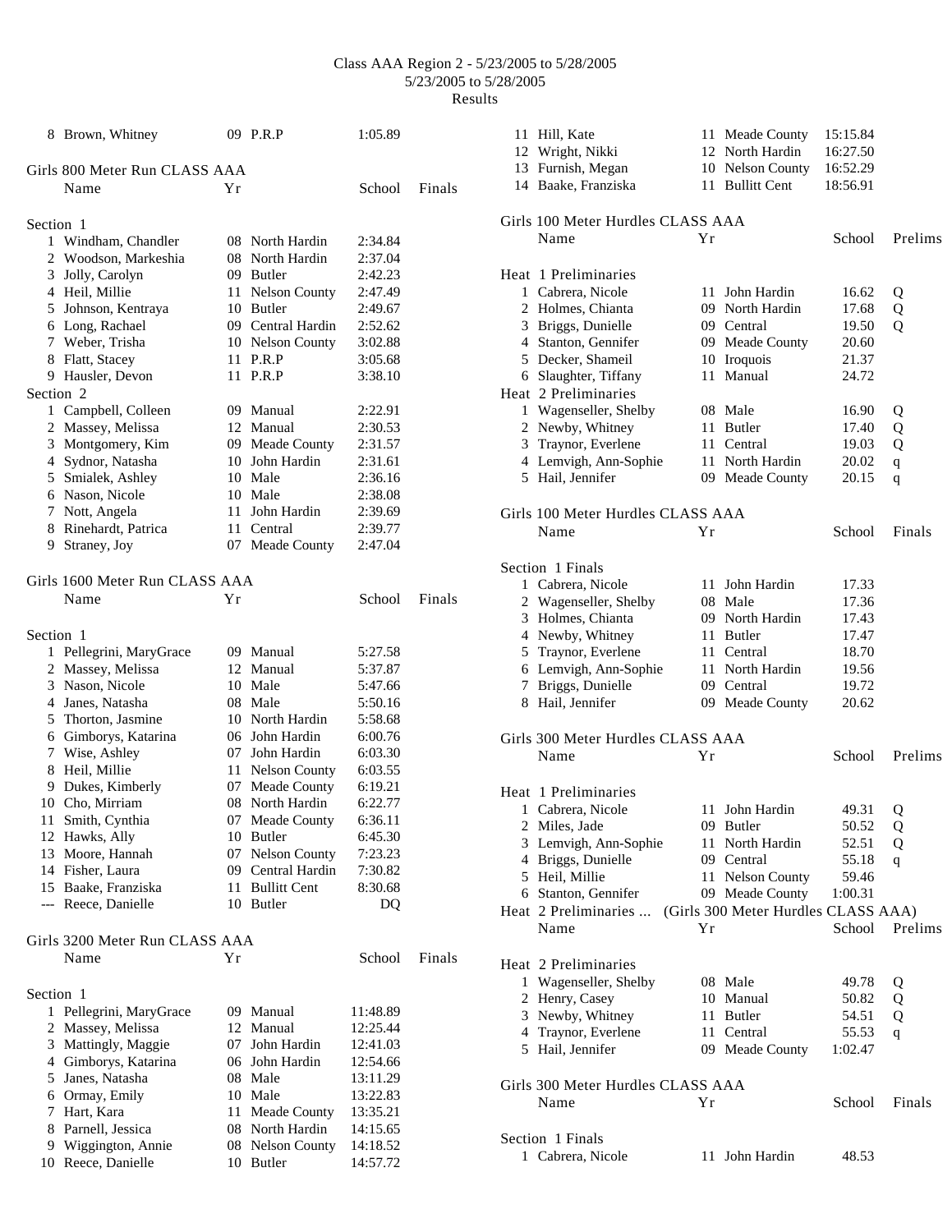|    | 2 Wagenseller, Shelby             | 08 Male                    | 48.72   |   |
|----|-----------------------------------|----------------------------|---------|---|
|    | 3 Henry, Casey                    | 10 Manual                  | 49.73   |   |
|    | 4 Lemvigh, Ann-Sophie             | 11 North Hardin            | 51.89   |   |
|    | 5 Newby, Whitney                  | 11 Butler                  | 51.93   |   |
|    | 6 Miles, Jade                     | 09 Butler                  | 52.45   |   |
|    | 7 Briggs, Dunielle                | 09 Central                 | 54.90   |   |
| 8. | Traynor, Everlene                 | 11 Central                 | 56.12   |   |
|    | Girls 4x100 Meter Relay CLASS AAA |                            |         |   |
|    | Team                              | Relay                      | Prelims |   |
|    |                                   |                            |         |   |
|    | Heat 1 Preliminaries              |                            |         |   |
|    | 1 Butler                          |                            | 54.12   | Q |
|    | 1) Berkley, Karma 09              | 2) Johnson, Kentraya 10    |         |   |
|    | 3) Miles, Jade 09                 | 4) Parry, Erin 10          |         |   |
|    | 2 duPont Manual                   |                            | 57.36   | Q |
|    | 1) Cole, Danielle 10              | 2) Hill, Breionna 09       |         |   |
|    | 3) Peters, Megan 09               | 4) Slaughter, Tiffany 11   |         |   |
|    | 3 Nelson County                   |                            | 57.78   | Q |
|    | 1) Miller, Tiffany 09             | 2) Drake, Samantha 07      |         |   |
|    | 3) Weber, Tara 11                 | 4) Weber, Trisha 10        |         |   |
|    | 4 Meade County                    |                            | 1:00.63 | q |
|    | 1) Dukes, Stephanie 08            | 2) Shacklett, Jalisa 07    |         |   |
|    | 3) Stanton, Nicole 10             | 4) Renyer, Sara 11         |         |   |
|    | 5 Central Hardin                  |                            | 1:03.96 |   |
|    | 1) Hornback, Jennifer 08          | 2) Sims, Ellie 08          |         |   |
|    | 3) Crume, Brittany 08             | 4) Stringer, Dana 10       |         |   |
|    | --- Central                       |                            | DQ      |   |
|    | 1) Rinehardt, Patrica 11          | 2) Traynor, Everlene 11    |         |   |
|    | 3) Evans, Lecreesha 11            | 4) McCelellon, Andrea 11   |         |   |
|    | Heat 2 Preliminaries              |                            |         |   |
|    | 1 North Hardin                    |                            | 52.07   | Q |
|    | 1) Poe, Jamiecia 12               | 2) Holmes, Chianta 09      |         |   |
|    | 3) Merriweather, Tarayla 10       | 4) Myles, Ieasha 08        |         |   |
|    | 2 Male                            |                            | 54.79   | Q |
|    | 1) Beman, Jasmine 09              | 2) Huterson, Porchia 09    |         |   |
|    | 3) Craig, Ashley 09               | 4) Sydnor, Tiandrea 10     |         |   |
|    | 3 Valley                          |                            | 57.36   | Q |
|    | 1) Clark, Candice 09              | 2) Green, Toma 09          |         |   |
|    | 3) Burse, Keisha 11               | 4) Green, Ashia 12         |         |   |
| 4  | <b>Bullitt Central</b>            |                            | 1:01.74 | q |
|    | 1) Vincent, Jessica 10            | 2) Johnson, Angela 09      |         |   |
|    | 3) Welsh, Felicia 09              | 4) Reynold, Brittany 10    |         |   |
| 5. | Pleasure Ridge Park               |                            | 1:03.88 |   |
|    | 1) Cotton, Oceashaya 09           | 2) Grey, Emily 10          |         |   |
|    | 3) Hausler, Devon 11              | 4) Lacefield, Cassandra 11 |         |   |
|    |                                   |                            |         |   |
|    | Girls 4x100 Meter Relay CLASS AAA |                            |         |   |
|    | Team                              | Relay                      | Finals  |   |
|    |                                   |                            |         |   |
|    | Section 1 Finals                  |                            |         |   |
| 1  | North Hardin                      |                            | 51.06   |   |
|    | 1) Poe, Jamiecia 12               | 2) Holmes, Chianta 09      |         |   |
|    | 3) Merriweather, Tarayla 10       | 4) Myles, Ieasha 08        |         |   |
|    | 2 Butler                          |                            | 53.68   |   |
|    | 1) Berkley, Karma 09              | 2) Johnson, Kentraya 10    |         |   |
|    |                                   |                            |         |   |
| 3  | 3) Miles, Jade 09<br>Male         | 4) Parry, Erin 10          | 54.22   |   |
|    |                                   |                            |         |   |
|    | 1) Beman, Jasmine 09              | 2) Huterson, Porchia 09    |         |   |
|    | 3) Craig, Ashley 09               | 4) Sydnor, Tiandrea 10     |         |   |
| 4  | <b>Nelson County</b>              |                            | 57.33   |   |

|   | 1) Miller, Tiffany 09                     | 2) Drake, Samantha 07               |   |
|---|-------------------------------------------|-------------------------------------|---|
|   | 3) Weber, Tara 11                         | 4) Weber, Trisha 10                 |   |
|   | 5 duPont Manual                           | 57.49                               |   |
|   | 1) Cole, Danielle 10                      | 2) Hill, Breionna 09                |   |
|   | 3) Peters, Megan 09<br>6 Valley           | 4) Slaughter, Tiffany 11<br>58.62   |   |
|   | 1) Clark, Candice 09                      | 2) Green, Toma 09                   |   |
|   | 3) Burse, Keisha 11                       | 4) Green, Ashia 12                  |   |
|   | 7 Bullitt Central                         | 59.77                               |   |
|   | 1) Vincent, Jessica 10                    | 2) Johnson, Angela 09               |   |
|   | 3) Welsh, Felicia 09                      | 4) Reynold, Brittany 10             |   |
| 8 | Meade County                              | 1:01.30                             |   |
|   | 1) Dukes, Stephanie 08                    | 2) Shacklett, Jalisa 07             |   |
|   | 3) Stanton, Nicole 10                     | 4) Renyer, Sara 11                  |   |
|   |                                           |                                     |   |
|   | Girls 4x200 Meter Relay CLASS AAA<br>Team | Prelims<br>Relay                    |   |
|   |                                           |                                     |   |
|   | Heat 1 Preliminaries                      |                                     |   |
|   | 1 North Hardin                            | 1:47.17                             | Q |
|   | 1) Boykin, Ashley 11                      | 2) Merriweather, Tarayla 10         |   |
|   | 3) Poe, Jamiecia 12                       | 4) Myles, Ieasha 08                 |   |
|   | 2 duPont Manual                           | 1:52.67                             | Q |
|   | 1) Eastes, Lena 10                        | 2) Nwachukwu, Jennifer 09           |   |
|   | 3) Hazelwood, Brittany 12                 | 4) Sickles, Ariel 11                |   |
|   | 3 Central Hardin                          | 1:54.29                             | Q |
|   | 1) Mattingly, Whitney 08                  | 2) Smith, Beth 12                   |   |
|   | 3) Fluellen, Sunetris 09                  | 4) Pitcock, Jean 10                 |   |
|   | 4 Butler<br>1) Miles, Jade 09             | 1:54.93<br>2) Newby, Whitney 11     | q |
|   | 3) Turner, Brittani 12                    | 4) Floyd, Dominique 12              |   |
|   | 5 Nelson County                           | 2:00.46                             | q |
|   | 1) Drake, Samantha 07                     | 2) Miller, Tiffany 09               |   |
|   | 3) Weber, Tara 11                         | 4) Weber, Trisha 10                 |   |
| 6 | Meade County                              | 2:05.56                             |   |
|   | 1) Wright, Meredith 10                    | 2) Wilson, Natalie 12               |   |
|   | 3) Thomas, Meredith 10                    | 4) Renyer, Sara 11                  |   |
|   | Heat 2 Preliminaries                      | (Girls 4x200 Meter Relay CLASS AAA) |   |
|   | Team                                      | Prelims<br>Relay                    |   |
|   |                                           |                                     |   |
| 1 | Heat 2 Preliminaries<br>Central           | 1:50.29                             |   |
|   | 1) Rinehardt, Patrica 11                  | 2) Davies, Brittany 11              | Q |
|   | 3) Evans, Lecreesha 11                    | 4) McCelellon, Andrea 11            |   |
|   | 2 Male                                    | 1:54.87                             | Q |
|   | 1) Beman, Jasmine 09                      | 2) Huterson, Porchia 09             |   |
|   | 3) Sydnor, Tiandrea 10                    | 4) Craig, Ashley 09                 |   |
| 3 | Valley                                    | 2:02.14                             | Q |
|   | 1) Green, Ashia 12                        | 2) Burse, Keisha 11                 |   |
|   | 3) Clark, Candice 09                      | 4) Clarkson, Mia 10                 |   |
| 4 | <b>Bullitt Central</b>                    | 2:07.40                             |   |
|   | 1) Johnson, Angela 09                     | 2) Welsh, Felicia 09                |   |
|   | 3) Reynold, Brittany 10                   | 4) Vincent, Jessica 10              |   |
|   | Pleasure Ridge Park<br>1) Sego, Emily 10  | DQ<br>2) Flatt, Stacey 11           |   |
|   | 3) Cotton, Oceashaya 09                   | 4) Brown, Whitney 09                |   |
|   |                                           |                                     |   |
|   | Girls 4x200 Meter Relay CLASS AAA         |                                     |   |
|   | Team                                      | Finals<br>Relay                     |   |
|   |                                           |                                     |   |

# Section 1 Finals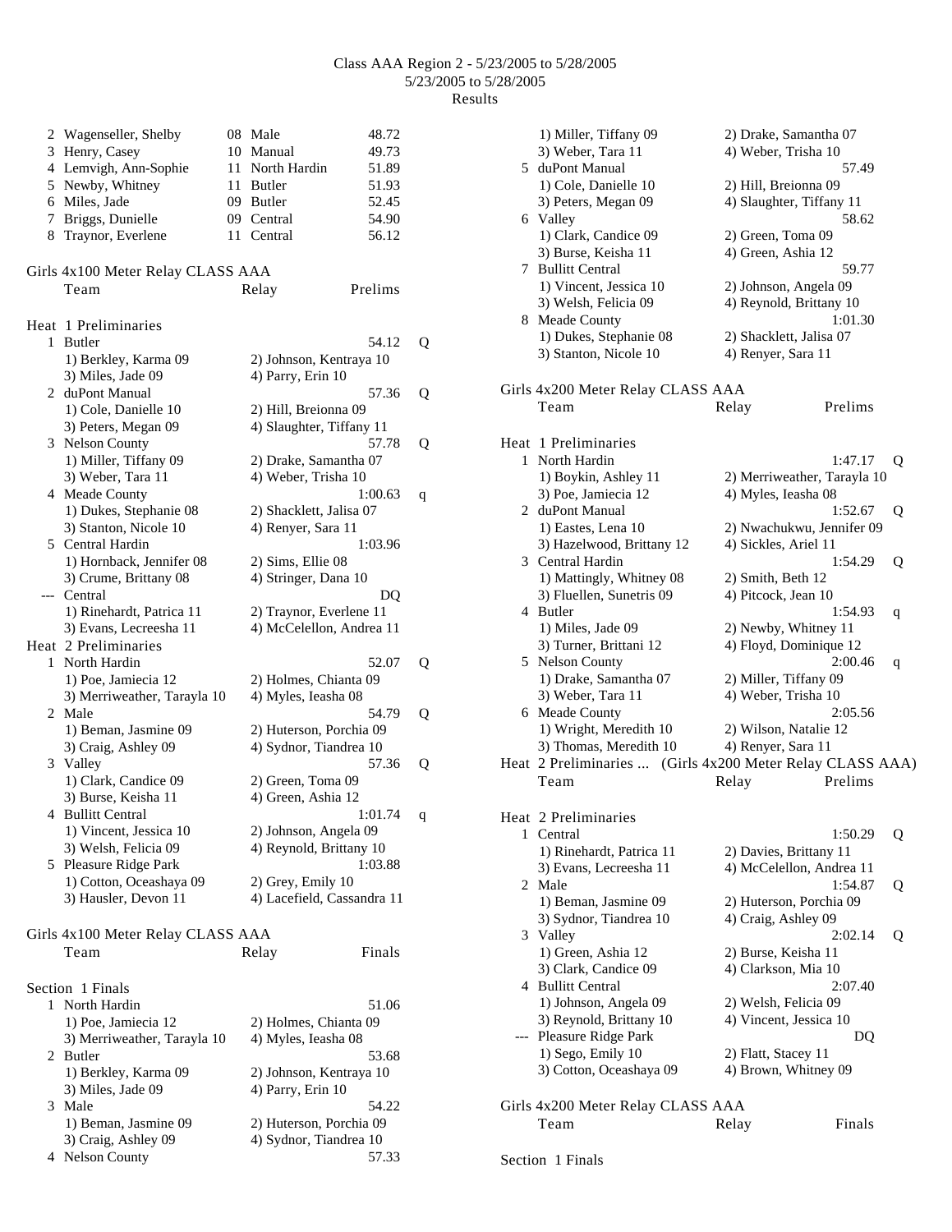1 North Hardin 1:44.54 1) Boykin, Ashley 11 2) Merriweather, Tarayla 10 3) Poe, Jamiecia 12 4) Myles, Ieasha 08 2 Central 1:46.34 1) Belle, Brittney 12 2) Davies, Brittany 11 3) Evans, Lecreesha 11 4) McCelellon, Andrea 11 3 Butler 1:48.99 1) Miles, Jade 09 2) Newby, Whitney 11 3) Turner, Brittani 12 4) Floyd, Dominique 12 4 Central Hardin 1:51.82 1) Mattingly, Whitney 08 2) Smith, Beth 12 3) Fluellen, Sunetris 09 4) Pitcock, Jean 10 5 Male 1:53.69 1) Beman, Jasmine 09 2) Huterson, Porchia 09 3) Sydnor, Tiandrea 10 4) Craig, Ashley 09 6 duPont Manual 1:55.98 1) Eastes, Lena 10 2) Nwachukwu, Jennifer 09 3) Cole, Danielle 10 4) Sickles, Ariel 11 7 Valley 1:58.19 1) Green, Ashia 12 2) Burse, Keisha 11 3) Clark, Candice 09 4) Green, Toma 09 8 Nelson County 1:58.20 1) Drake, Samantha 07 2) Miller, Tiffany 09 3) Weber, Tara 11 4) Weber, Trisha 10 Girls 4x400 Meter Relay CLASS AAA Team Relay Finals Section 1 1 North Hardin 4:12.81 1) Boykin, Ashley 11 2) Holmes, Chianta 09<br>3) Myles, Ieasha 08 4) Lemvigh, Ann-Soph 4) Lemvigh, Ann-Sophie 11<br> $4:13.59$ 2. Central 1) Belle, Brittney 12 2) McCelellon, Andrea 11<br>3) Davies. Brittany 11 4) Rinehardt. Patrica 11 3) Davies, Brittany 11 3 Male 4:15.11 1) Traughber, Anna 11 2) Smialek, Ashley 10 3) Wagenseller, Shelby 08 4) Huterson, Porchia 09 4 Central Hardin 4:19.52 1) Fluellen, Sunetris 09 2) Gibson, Jamie 12 3) Smith, Beth 12 4) Pitcock, Jean 10 5 duPont Manual 4:26.92 1) Eastes, Lena 10 2) Hurley, Brooke 09 3) Sickles, Ariel 11 4) Henry, Casey 10 6 John Hardin 4:28.41 1) Sydnor, Natasha 10 2) Nott, Angela 11 3) Poirier, Jerica 10 4) Rowe, Tiffany 10 7 Meade County 4:39.64 1) Wilson, Natalie 12 2) Thomas, Meredith 10 3) Miller, Allyn 12 4) Montgomery, Kim 09 8 Pleasure Ridge Park 4:53.78 1) Brown, Whitney 09 2) Flatt, Stacey 11 3) Cotton, Oceashaya 09 4) Sego, Emily 10 Girls 4x800 Meter Relay CLASS AAA Team Relay Finals Section 1

| 1 duPont Manual         | 9:49.44                     |
|-------------------------|-----------------------------|
| 1) Massey, Melissa 12   | 2) Eastes, Lena 10          |
| 3) Campbell, Colleen 09 | 4) Pellegrini, MaryGrace 09 |

|   | 2 John Hardin                           |           |                                               | 10:15.75       |             |
|---|-----------------------------------------|-----------|-----------------------------------------------|----------------|-------------|
|   | 1) Mattingly, Maggie 07                 |           | 2) Nott, Angela 11                            |                |             |
|   | 3) Rowe, Tiffany 10                     |           | 4) Sydnor, Natasha 10                         |                |             |
|   | 3 Male                                  |           |                                               | 10:29.39       |             |
|   | 1) Janes, Natasha 08                    |           | 2) Nason, Nicole 10<br>4) Ormay, Emily 10     |                |             |
|   | 3) Smialek, Ashley 10<br>4 North Hardin |           |                                               | 10:47.52       |             |
|   | 1) Windham, Chandler 08                 |           | 2) Cho, Mirriam 08                            |                |             |
|   | 3) Woodson, Markeshia 08                |           | 4) Thorton, Jasmine 10                        |                |             |
|   | 5 Butler                                |           |                                               | 10:57.00       |             |
|   | 1) Hawks, Ally 10                       |           | 2) Reece, Danielle 10                         |                |             |
|   | 3) Johnson, Kentraya 10                 |           | 4) Jolly, Carolyn 09                          |                |             |
|   | 6 Meade County<br>1) Wilson, Natalie 12 |           |                                               | 11:05.52       |             |
|   | 3) Dukes, Kimberly 07                   |           | 2) McIntosh, Erin 11<br>4) Montgomery, Kim 09 |                |             |
|   |                                         |           |                                               |                |             |
|   | Boys 100 Meter Dash CLASS AAA           |           |                                               |                |             |
|   | Name                                    | Yr        |                                               | School         | Prelims     |
|   |                                         |           |                                               |                |             |
|   | Heat 1 Preliminaries                    |           |                                               |                |             |
|   | 1 Glenn, Kenneth                        | 11        | North Hardin                                  | 11.43          | Q           |
|   | 2 Smith, Sherman                        |           | 12 Manual                                     | 11.51          | q           |
|   | 3 Harris, Trey<br>4 Watkins, Antwan     |           | 11 Butler<br>10 Valley                        | 11.64<br>12.20 |             |
|   | Heat 2 Preliminaries                    |           |                                               |                |             |
|   | 1 Horne, Cornelius                      |           | 12 North Hardin                               | 11.38          | Q           |
|   | 2 Applewhie, Danilo                     |           | 12 Central Hardin                             | 11.55          |             |
|   | 3 Knight, Tyler                         |           | 10 Nelson County                              | 11.76          |             |
|   | 4 Alexander, Tim                        |           | 12 St. Xavier                                 | 12.49          |             |
|   | 5 Maddox, Trent                         |           | 10 Iroquois                                   | 12.58          |             |
|   | 6 Farris, Dontaye                       |           | 10 Doss                                       | 15.96          |             |
|   | Heat 3 Preliminaries                    |           | (Boys 100 Meter Dash CLASS AAA)               |                |             |
|   | Name                                    | Υr        |                                               | School         | Prelims     |
|   | Heat 3 Preliminaries                    |           |                                               |                |             |
|   | 1 Brown, Wes                            |           | 11 P.R.P                                      | 11.11          | Q           |
|   | 2 Carter, LaVon                         |           | 11 Manual                                     | 11.46          | $\mathbf q$ |
|   | 3 Overall, Nathan                       | 11        | Male                                          | 11.47          | q           |
|   | 4 Coleman, Maurice                      |           | 10 Butler                                     | 11.81          |             |
|   | 5 Mitchell, D'madrick                   |           | 10 Doss                                       | 12.03          |             |
|   | 6 McAfee, Marquis<br>7 Bruce, Cody      |           | 10 Iroquois<br>09 Meade County                | 12.04<br>13.23 |             |
|   | Heat 4 Preliminaries                    |           |                                               |                |             |
| 1 | Spillman, jujaun                        |           | 12 P.R.P                                      | 10.76          | Q           |
|   | 2 Green, Justin                         | 08        | Male                                          | 11.45          | q           |
|   | 3 Ford, Avery                           | 11        | Valley                                        | 11.91          |             |
|   | 3 Thomas, Paul                          | 10        | St. Xavier                                    | J11.91         |             |
|   | 5 Fackler, Kyle                         |           | 07 Meade County                               | 15.25          |             |
|   |                                         |           |                                               |                |             |
|   | Boys 100 Meter Dash CLASS AAA<br>Name   | Yr        |                                               | School         | Finals      |
|   |                                         |           |                                               |                |             |
|   | Section 1 Finals                        |           |                                               |                |             |
| 1 | Spillman, jujaun                        |           | 12 P.R.P                                      | 10.96          |             |
|   | 2 Brown, Wes                            | 11        | P.R.P                                         | 11.23          |             |
|   | 3 Horne, Cornelius                      |           | 12 North Hardin                               | 11.46          |             |
|   | 4 Smith, Sherman                        |           | 12 Manual                                     | 11.49          |             |
|   | 5 Green, Justin                         |           | 08 Male                                       | 11.51          |             |
|   | 6 Overall, Nathan<br>7 Glenn, Kenneth   | 11<br>11- | Male<br>North Hardin                          | 11.54<br>11.61 |             |
|   | 8 Carter, LaVon                         |           | 11 Manual                                     | 11.73          |             |
|   |                                         |           |                                               |                |             |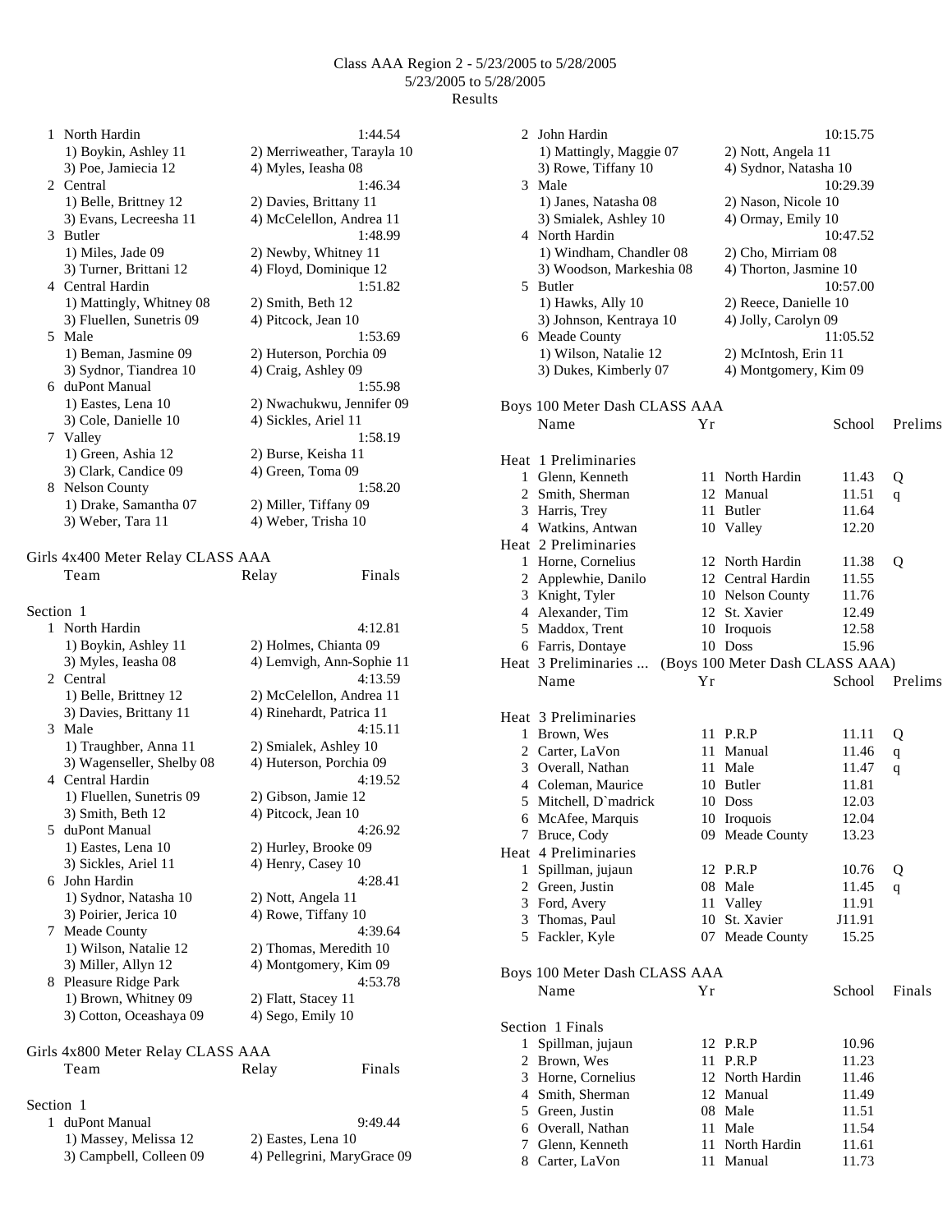|              | Boys 200 Meter Dash CLASS AAA         |      |                             |        |         |
|--------------|---------------------------------------|------|-----------------------------|--------|---------|
|              | Name                                  | Υr   |                             | School | Prelims |
|              | Heat 1 Preliminaries                  |      |                             |        |         |
|              | 1 Brown, Wes                          |      | 11 P.R.P                    | 22.63  | Q       |
|              | 2 Applewhie, Danilo                   |      | 12 Central Hardin           | 23.25  | q       |
|              | 3 Harris, Trey                        |      | 11 Butler                   | 23.75  |         |
|              | 4 Garr, Stephen                       |      | 12 Male                     | 23.80  |         |
|              | 5 Kelch, Nathan                       |      | 09 Meade County             | 26.06  |         |
|              | Heat 2 Preliminaries                  |      |                             |        |         |
|              | 1 Spalding, Shawn                     |      | 11 St. Xavier               | 22.61  | Q       |
|              | 2 Cooper, Gerry                       |      | 09 Manual                   | 22.86  | q       |
|              | 3 Horne, Cornelius                    |      | 12 North Hardin             | 23.35  | q       |
|              | 4 Holstein, Terrell                   |      | 09 Central                  | 24.48  |         |
|              | 5 Thompson, Antonio                   |      | 12 Valley                   | 24.75  |         |
|              | Heat 3 Preliminaries                  |      |                             |        |         |
|              | 1 Taylor, Travell                     |      | 11 Central Hardin           | 22.93  | Q       |
|              | 2 Montano, Matt                       |      | 11 St. Xavier               | 23.36  | q       |
|              | 3 Coleman, Maurice                    |      | 10 Butler                   | 24.43  |         |
|              | 4 Brussell, Greg                      |      | 12 Nelson County            | 24.45  |         |
|              | --- Glenn, Kenneth                    |      | 11 North Hardin             | FS     |         |
|              | Heat 4 Preliminaries                  |      |                             |        |         |
|              |                                       |      | 12 P.R.P                    | 22.57  |         |
|              | 1 Spillman, jujaun<br>2 Fields, Kevin |      | 11 Manual                   | 23.37  | Q       |
|              | 3 Green, Justin                       |      | 08 Male                     | 23.77  |         |
|              |                                       |      |                             | 24.32  |         |
|              | 4 Knight, Tyler<br>5 Smith, Antoinne  |      | 10 Nelson County<br>11 Doss |        |         |
|              |                                       |      |                             | 24.64  |         |
|              | 6 Green, Michael                      |      | 09 Meade County             | 25.65  |         |
|              | Boys 200 Meter Dash CLASS AAA         |      |                             |        |         |
|              | Name                                  | Υr   |                             | School | Finals  |
|              |                                       |      |                             |        |         |
|              | Section 1 Finals                      |      |                             |        |         |
| $\mathbf{1}$ | Spalding, Shawn                       |      | 11 St. Xavier               | 22.47  |         |
|              | 2 Brown, Wes                          | 11   | P.R.P                       | 22.66  |         |
|              | 3 Cooper, Gerry                       |      | 09 Manual                   | 22.69  |         |
|              | 4 Spillman, jujaun                    |      | 12 P.R.P                    | 22.98  |         |
|              | 5 Horne, Cornelius                    |      | 12 North Hardin             | 23.19  |         |
|              | 6 Applewhie, Danilo                   |      | 12 Central Hardin           | 23.36  |         |
| 7            | Montano, Matt                         | 11 - | St. Xavier                  | 23.45  |         |
|              |                                       |      |                             |        |         |
|              | Boys 400 Meter Dash CLASS AAA         |      |                             |        |         |
|              | Name                                  | Υr   |                             | School | Prelims |
|              |                                       |      |                             |        |         |
|              | Heat 1 Preliminaries                  |      |                             |        |         |
|              | 1 Boniakowski, Paul                   |      | 12 St. Xavier               | 52.66  | Q       |
|              | 2 Spencer, Norman                     | 09   | Butler                      | 54.47  |         |
|              | 3 Johns, Brett                        | 11   | North Hardin                | 57.35  |         |
|              | 4 Weber, Adam                         |      | 10 Nelson County            | 59.40  |         |
|              | Heat 2 Preliminaries                  |      |                             |        |         |
|              | 1 Taylor, Travell                     | 11   | Central Hardin              | 51.05  | Q       |
|              | 2 Johnson, James                      |      | 12 North Hardin             | 54.08  | q       |
|              | 3 Johnson, David                      | 11   | John Hardin                 | 54.72  |         |
|              | 4 Edwards, Tim                        |      | 10 P.R.P                    | 55.85  |         |
|              | 5 Wiseman, Josh                       |      | 12 Nelson County            | 57.05  |         |
|              | 6 Feldhaus, David                     | 10   | Iroquois                    | 59.56  |         |
|              | Heat 3 Preliminaries                  |      |                             |        |         |
| 1            | Spalding, Shawn                       | 11   | St. Xavier                  | 50.98  | Q       |
|              | 2 Webb, Norman                        | 10   | Male                        | 52.97  | q       |
|              | 3 Cook, Bobby                         | 11 - | Central Hardin              | 55.62  |         |

|                      | 4 Burnett, Raphael            |      | 10 Butler         | 56.35   |        |
|----------------------|-------------------------------|------|-------------------|---------|--------|
|                      | 5 Russell, Ellery             |      | 09 Manual         | 59.43   |        |
|                      | Heat 4 Preliminaries          |      |                   |         |        |
|                      | 1 Tomes, John                 |      | 12 Male           | 50.18   | Q      |
|                      | 2 Smith, Sherman              |      | 12 Manual         | 52.65   | q      |
|                      | 3 Strawter, Rashad            |      | 12 P.R.P          | 52.73   | q      |
|                      | 4 Miller, James               |      | 10 Meade County   | 57.01   |        |
|                      | 5 Raleigh, Joe                |      | 10 Valley         | 59.14   |        |
|                      | 6 Batts, Deshawn              |      | 10 Doss           | 1:01.35 |        |
|                      |                               |      |                   |         |        |
|                      | Boys 400 Meter Dash CLASS AAA |      |                   |         |        |
|                      | Name                          | Υr   |                   | School  | Finals |
|                      |                               |      |                   |         |        |
|                      | Section 1 Finals              |      |                   |         |        |
| 1                    | Spalding, Shawn               |      | 11 St. Xavier     | 49.67   |        |
|                      | 2 Tomes, John                 |      | 12 Male           | 50.43   |        |
|                      | 3 Johnson, James              |      | 12 North Hardin   | 51.96   |        |
|                      | 4 Boniakowski, Paul           |      | 12 St. Xavier     | 52.19   |        |
|                      | 5 Strawter, Rashad            |      | 12 P.R.P          | 52.34   |        |
|                      | 6 Webb, Norman                |      | 10 Male           | 52.53   |        |
|                      | 7 Smith, Sherman              |      | 12 Manual         | 52.97   |        |
|                      | 8 Taylor, Travell             |      | 11 Central Hardin | 53.09   |        |
|                      |                               |      |                   |         |        |
|                      | Boys 800 Meter Run CLASS AAA  |      |                   |         |        |
|                      | Name                          | Υr   |                   | School  | Finals |
| Section 1            |                               |      |                   |         |        |
|                      | 1 Burton, Daniel              |      | 09 Butler         | 2:15.15 |        |
|                      | 2 Penner, Gareth              |      | 10 Manual         | 2:15.29 |        |
|                      | 3 Bewley, Matthew             |      | 11 Manual         | 2:17.31 |        |
|                      | 4 Newton, Dustin              |      | 12 Nelson County  | 2:17.39 |        |
|                      | 5 Hoette, Brian               |      | 11 North Hardin   | 2:18.76 |        |
|                      | 6 Humphrey, Joseph            |      | 07 Meade County   | 2:22.54 |        |
|                      | 7 Ahmed, A                    |      | 10 Central        | 2:25.13 |        |
|                      | 8 Goode, Derrick              |      | 12 Nelson County  | 2:25.66 |        |
|                      | 9 Rison, Ben                  |      | 11 Valley         | 2:25.80 |        |
|                      | 10 Edwards, Ben               |      |                   | 2:33.34 |        |
|                      |                               |      | 10 Valley         |         |        |
| Section <sub>2</sub> | 11 Oestringer, Sean           |      | 12 P.R.P          | 2:38.37 |        |
|                      | 1 Warsaw, Phillip             |      | 12 John Hardin    | 1:57.82 |        |
|                      |                               |      |                   |         |        |
|                      | 2 Blum, Matt                  |      | 11 St. Xavier     | 2:02.22 |        |
|                      | 3 Schardein, Spencer          | 11 - | St. Xavier        | 2:02.70 |        |
|                      | 4 Valentine, Manuel           |      | 10 Central        | 2:05.85 |        |
|                      | 5 Zoeller, Jordan             |      | 11 Central Hardin | 2:06.72 |        |
|                      | 6 Bauer, Brandon              |      | 12 Male           | 2:07.52 |        |
|                      | 7 Windham, Bobby              |      | 09 North Hardin   | 2:11.58 |        |
|                      | 8 Walker, Dakota              |      | 11 Central Hardin | 2:13.11 |        |
|                      | 9 Forshea, Thomas             |      | 12 P.R.P          | 2:14.12 |        |
|                      | 10 Wigge, Kaelin              |      | 10 Butler         | 2:17.69 |        |
|                      | 11 Baldwin, Cody              |      | 10 Meade County   | 2:19.91 |        |
|                      | 12 Smalley, Kenney            |      | 12 Male           | 2:22.04 |        |
|                      | Boys 1600 Meter Run CLASS AAA |      |                   |         |        |
|                      | Name                          | Yr   |                   | School  | Finals |
|                      |                               |      |                   |         |        |
| Section 1            |                               |      |                   |         |        |
| 1                    | Maciuba, Joe                  |      | 11 Central Hardin | 4:52.44 |        |
|                      | 2 Doering, Brad               |      | 10 Male           | 4:57.26 |        |
|                      | 3 Keyes, Parker               |      | 09 Manual         | 4:58.07 |        |
|                      | 4 Newton, Dustin              |      | 12 Nelson County  | 5:01.59 |        |
|                      | 5 Jenkins, John               |      | 11 John Hardin    | 5:02.30 |        |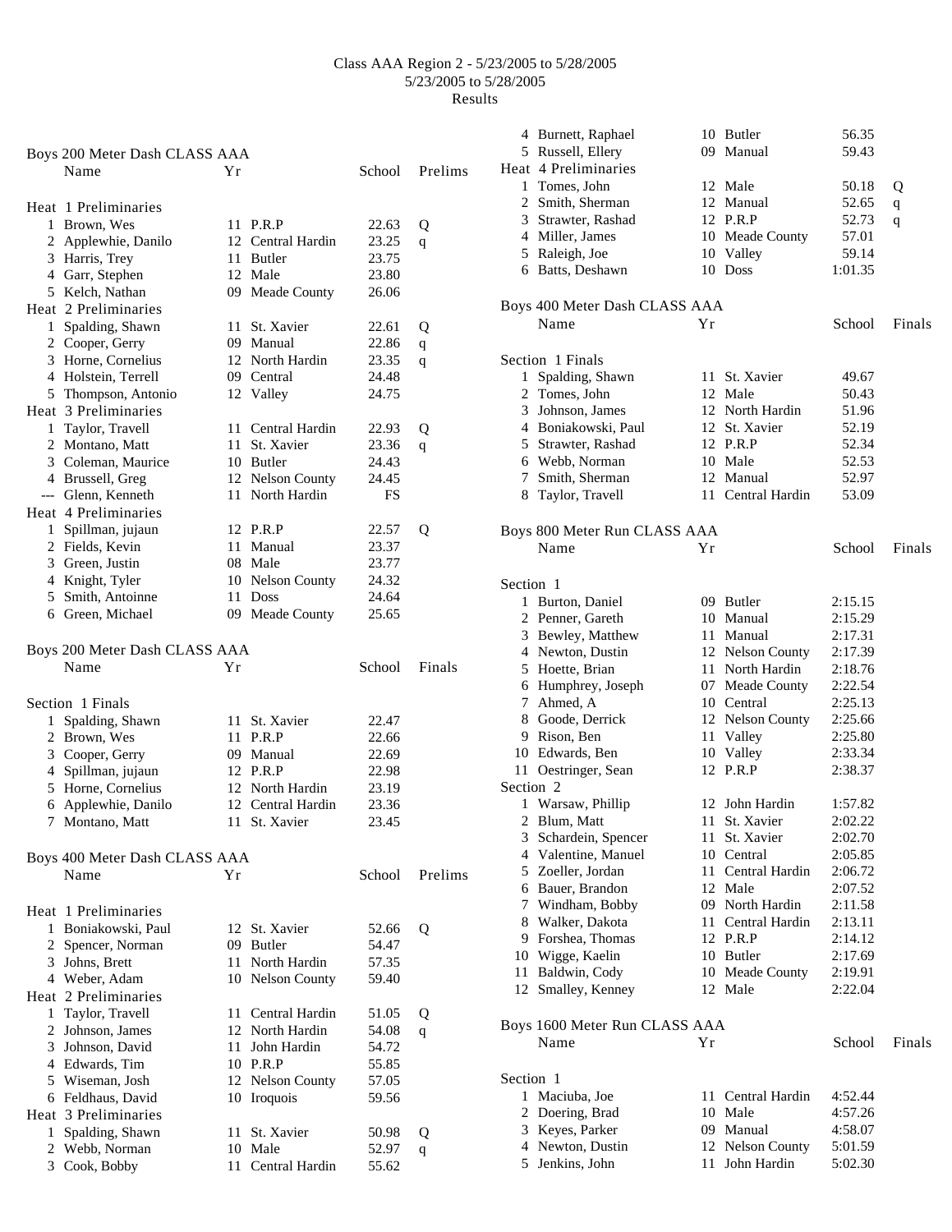|           | 6 Duvall, JT                     |    | 12 Central Hardin | 5:05.46  |          |
|-----------|----------------------------------|----|-------------------|----------|----------|
| 7         | Sanders, Lee                     |    | 12 Bullitt Cent   | 5:24.24  |          |
|           | 8 Fogg, Kyle                     |    | 09 Male           | 5:25.06  |          |
|           | 9 Seidl, Joe                     |    | 12 P.R.P          | 5:38.13  |          |
|           | 10 Stewart, Steve                |    | 10 Valley         | 6:06.85  |          |
|           | 11 Wolf, Josh                    |    | 09 Bullitt Cent   | 7:10.10  |          |
| Section 2 |                                  |    |                   |          |          |
|           | 1 Davis, Thomas                  |    | 11 St. Xavier     | 4:25.59  |          |
|           | 2 Swartz, Caleb                  |    | 12 John Hardin    | 4:27.43  |          |
|           | 3 Thornsberry, Jason             |    | 12 Butler         | 4:30.62  |          |
|           | 4 Parks, Jason                   |    | 11 Manual         | 4:33.16  |          |
|           | 5 Daly, John                     |    | 12 St. Xavier     | 4:36.59  |          |
|           | 6 Moorman, Tony                  |    | 12 Meade County   | 4:45.34  |          |
|           | 7 Windham, Bobby                 |    | 09 North Hardin   | 4:46.10  |          |
|           | 8 Wigge, Kaelin                  |    | 10 Butler         | 4:49.14  |          |
|           | 9 Breeds, Sean                   |    | 07 Meade County   | 5:09.21  |          |
|           | 10 Hoette, Brian                 |    | 11 North Hardin   | 5:14.72  |          |
|           |                                  |    |                   |          |          |
|           | Boys 3200 Meter Run CLASS AAA    |    |                   |          |          |
|           | Name                             | Υr |                   | School   | Finals   |
| Section 1 |                                  |    |                   |          |          |
|           | 1 Swartz, Caleb                  |    | 12 John Hardin    | 9:45.01  |          |
|           | 2 McClain, Scott                 |    | 11 St. Xavier     | 9:50.61  |          |
|           | 3 Long, Brian                    |    | 10 St. Xavier     | 9:55.20  |          |
|           | 4 Thornsberry, Jason             |    | 12 Butler         | 10:29.40 |          |
|           | 5 Parks, Jason                   |    | 11 Manual         | 10:29.63 |          |
|           | 6 Johnson, Michael               |    | 11 North Hardin   | 10:33.60 |          |
|           | 7 Lare, Nick                     |    | 10 Male           | 10:42.99 |          |
|           | 8 Becker, Chris                  |    | 09 Butler         | 10:45.84 |          |
|           | 9 Kuntz, Anthony                 |    | 11 John Hardin    | 10:46.73 |          |
|           | 10 Linfield, Cory                |    | 11 Manual         | 11:00.22 |          |
|           | 11 Sears, Jordan                 |    | 10 Meade County   | 11:08.97 |          |
|           | 12 Windham, Bobby                |    | 09 North Hardin   | 11:20.86 |          |
|           | 13 Wade, Matt                    |    | 11 Central Hardin | 11:36.81 |          |
|           | 14 Hodgson, Grant                |    | 10 Male           | 11:38.29 |          |
|           | 15 Smith, Robey                  |    | 11 Meade County   | 12:02.88 |          |
|           | 16 Hayward, Charles              |    | 09 Central Hardin | 12:02.97 |          |
| 17        | Bauder, Daniel                   |    | 11 P.R.P          | 14:33.47 |          |
| 18        | Abbott, Erik                     |    | 09 Bullitt Cent   | 15:33.40 |          |
|           | 19 McCance, Colton               |    | 08 Nelson County  | 15:38.40 |          |
|           | Boys 110 Meter Hurdles CLASS AAA |    |                   |          |          |
|           | Name                             | Υr |                   | School   | Prelims  |
|           |                                  |    |                   |          |          |
|           | Heat 1 Preliminaries             |    |                   |          |          |
|           | 1 Youngblood, Arnie-AJ           |    | 12 North Hardin   | 16.12    | Q        |
|           | 2 Lordan Brandon                 |    | $12$ St Yavier    | 16.25    | $\Omega$ |

|   | 2 Jordan, Brandon    |     | 12 St. Xavier   | 16.25 | Q |
|---|----------------------|-----|-----------------|-------|---|
| 3 | Beaumont, Doug       |     | 10 Male         | 16.60 | Q |
|   | 4 Metcalf, Justin    |     | 10 P.R.P        | 19.11 | q |
|   | 5 Frye, Michael      |     | 09 Bullitt Cent | 22.18 |   |
|   | Heat 2 Preliminaries |     |                 |       |   |
| 1 | Bini, Calvin         |     | 12 North Hardin | 15.20 | Q |
|   | 2 Bennett, John      |     | 11 St. Xavier   | 16.68 | Q |
|   | 3 Yates, Byron       | 09. | Butler          | 16.98 | Q |
|   | 4 Vaughn, Demetris   |     | 10 Male         | 17.34 | q |
|   | 5 Thomas, Derick     | 09. | P.R.P           | 21.12 |   |
|   |                      |     |                 |       |   |
|   |                      |     |                 |       |   |

| Boys 110 Meter Hurdles CLASS AAA |                |               |  |
|----------------------------------|----------------|---------------|--|
| Name                             | $\mathbf{v}$ r | School Finals |  |

|   | Section 1 Finals                           |    |                                    |                |         |
|---|--------------------------------------------|----|------------------------------------|----------------|---------|
|   | 1 Bini, Calvin                             |    | 12 North Hardin                    | 14.85          |         |
|   | 2 Jordan, Brandon                          |    | 12 St. Xavier                      | 16.05          |         |
|   | 3 Youngblood, Arnie-AJ                     |    | 12 North Hardin                    | 16.43          |         |
|   | 4 Beaumont, Doug                           |    | 10 Male                            | 16.45          |         |
|   | 5 Yates, Byron                             |    | 09 Butler                          | 17.02          |         |
|   | 6 Vaughn, Demetris                         |    | 10 Male                            | 17.39          |         |
|   | 7 Metcalf, Justin                          |    | 10 P.R.P                           | 19.81          |         |
|   | 8 Bennett, John                            |    | 11 St. Xavier                      | 20.81          |         |
|   | Boys 300 Meter Hurdles CLASS AAA           |    |                                    |                |         |
|   | Name                                       | Υr |                                    | School         | Prelims |
|   | Heat 1 Preliminaries                       |    |                                    |                |         |
|   | 1 Lapaille, Gavin                          |    | 12 P.R.P                           | 42.73          | Q       |
|   | 2 Payne, Timothy                           |    | 09 Male                            | 44.00          | Q       |
|   | Heat 1 Preliminaries                       |    | (Boys 300 Meter Hurdles CLASS AAA) |                |         |
|   | Name                                       | Υr |                                    | School         | Prelims |
|   |                                            |    |                                    |                |         |
|   | 3 Wright, Ben                              |    | 11 North Hardin                    | 45.65<br>50.26 | q       |
|   | 4 Baldwin, Jake                            |    | 10 Meade County                    |                |         |
|   | --- Williams, John<br>Heat 2 Preliminaries |    | 11 Central                         | DQ             |         |
|   |                                            |    |                                    |                |         |
|   | 1 Yates, Byron                             |    | 09 Butler                          | 42.80          | Q       |
|   | 2 Blakely, Scott                           |    | 10 St. Xavier                      | 43.71          | Q       |
|   | 3 Payne, William                           |    | 09 Manual                          | 48.11          | q       |
|   | 4 Means, A                                 |    | 09 Central                         | 51.70          |         |
|   | Heat 3 Preliminaries                       |    |                                    |                |         |
|   | 1 Bini, Calvin                             |    | 12 North Hardin                    | 41.80          | Q       |
|   | 2 Bennett, John                            |    | 11 St. Xavier                      | 44.70          | Q       |
|   | 3 Metcalf, Justin                          |    | 10 P.R.P                           | 48.38          |         |
|   | Boys 300 Meter Hurdles CLASS AAA           |    |                                    |                |         |
|   | Name                                       | Υr |                                    | School         | Finals  |
|   | Section 1 Finals                           |    |                                    |                |         |
|   | 1 Bini, Calvin                             |    | 12 North Hardin                    | 41.74          |         |
|   | 2 Blakely, Scott                           |    | 10 St. Xavier                      | 41.99          |         |
|   |                                            |    |                                    |                |         |
|   | 3 Lapaille, Gavin                          |    | 12 P.R.P                           | 42.47          |         |
|   | 4 Yates, Byron                             |    | 09 Butler                          | 42.75          |         |
|   | 5 Bennett, John                            |    | 11 St. Xavier                      | 43.72          |         |
|   | 6 Wright, Ben                              |    | 11 North Hardin                    | 44.64          |         |
| 7 | Payne, Timothy                             |    | 09 Male                            | 46.84          |         |
|   | 8 Payne, William                           |    | 09 Manual                          | 47.06          |         |
|   | Boys 4x100 Meter Relay CLASS AAA           |    |                                    |                |         |
|   | Team                                       |    | Relay                              | Prelims        |         |
|   | Heat 1 Preliminaries                       |    |                                    |                |         |
| 1 | duPont Manual                              |    |                                    | 43.81          | Q       |
|   | 1) Smith, Sherman 12                       |    | 2) Carter, LaVon 11                |                |         |
|   | 3) Cooper, Gerry 09                        |    | 4) White, Javeare 11               |                |         |
|   | 2 Male                                     |    |                                    |                |         |
|   |                                            |    |                                    | 44.08          | Q       |
|   | 1) Garr, Stephen 12                        |    | 2) Green, Justin 08                |                |         |
|   | 3) Stewart, Bryant 10                      |    | 4) Overall, Nathan 11              |                |         |
|   | 3 St. Xavier                               |    |                                    | 45.60          | Q       |
|   | 1) Cogan, Connor 11                        |    | 2) Montano, Matt 11                |                |         |
|   | 3) Thomas, Paul 10                         |    | 4) Simmons, Will 09                |                |         |
|   | 4 Central Hardin                           |    |                                    | 46.84          |         |
|   | 1) Turner, Terry 11                        |    | 2) Williams, Daryl 12              |                |         |
|   | 3) Cook, Bobby 11                          |    | 4) Stanley, Torey 11               |                |         |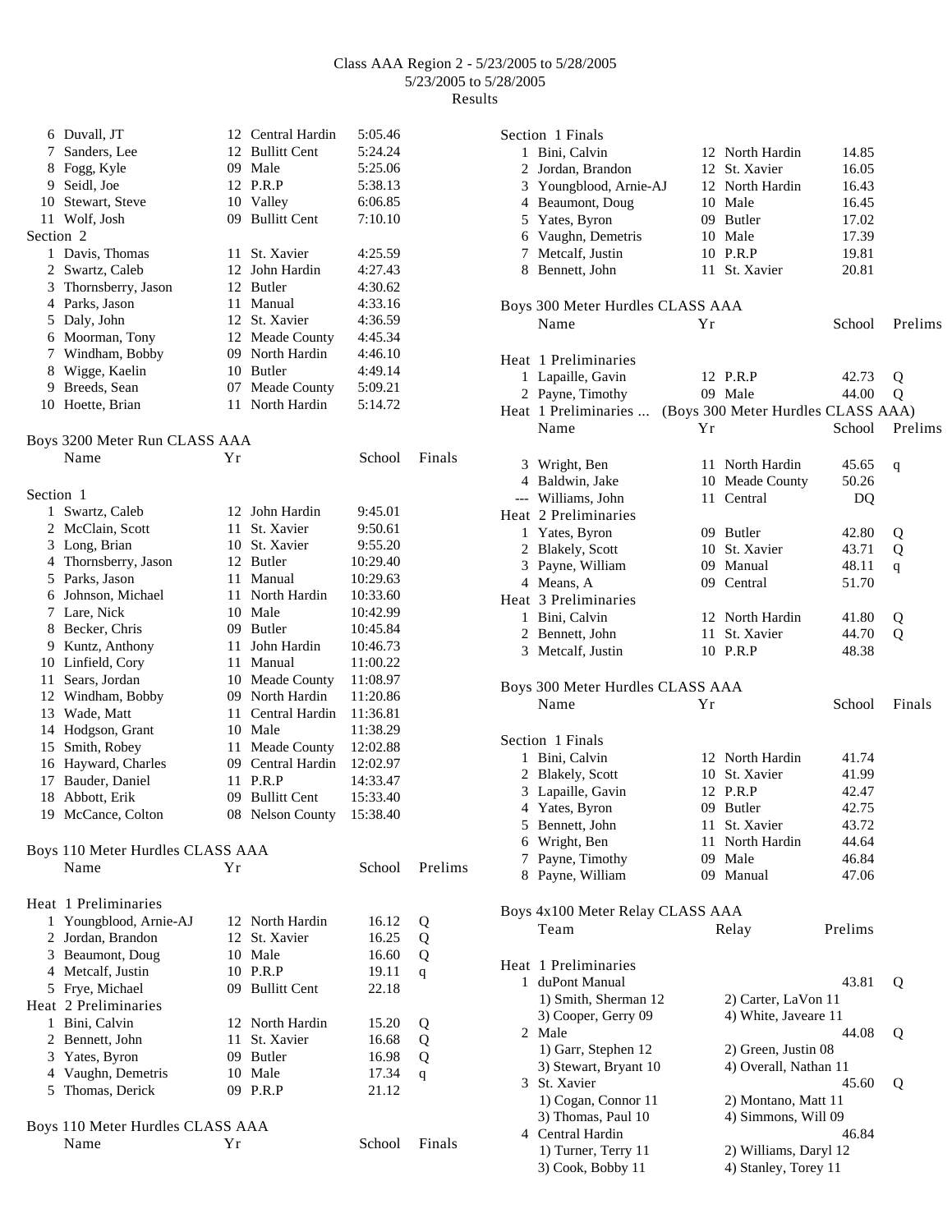5 Iroquois 48.22 1) Anderson, Nate 10 2) McAfee, Marquis 10 3) Maddox, Trent 10 4) Maddox, Trey 10 6 Meade County 52.91<br>1) Allen, Namon 10 2) Kelch, Nathan 09 2) Kelch, Nathan 09 3) Green, Michael 09 4) Fackler, Kyle 07 Heat 2 Preliminaries 1 Pleasure Ridge Park 43.52 Q 1) Brown, Wes 11 2) Hendricks, Cory 12 3) Ruff, Jeremy 12 4) Spillman, jujaun 12 2 North Hardin 44.76 Q 1) Glenn, Kenneth 11 2) Horne, Cornelius 12 3) Williams, Brandon 09 4) Johnson, Ferantee 10 3 Central 45.93 Q 1) Burnes, Anthony 12 2) Farrish, Larry 11 3) Taylor, Darrell 09 4) Neal, Rico 11 4 Nelson County 46.02 q 1) Drake, TC 12 2) Brussell, Greg 12 3) Greenwell, Justin 12 4) Knight, Tyler 10 5 Butler 46.67 q<br>1) Harris, Trey 11 2) Conley, Jerrin 12 2) Conley, Jerrin 12 3) Tong, Alex 11 4) Coleman, Maurice 10 6 Valley 47.81 1) Ford, Avery 11 2) Mitchell, William 09<br>3) Watkins, Antwan 10 4) Thompson, Antonio 1 4) Thompson, Antonio 12 7 Doss 48.05 1) Smith, Antoinne 11 2) Kinchens, Cris 11 3) Hull, Brandon 10 4) Anderson, Davin 10 --- Bullitt Central DO 1) Coryell, Michael 09 2) Geary, Adam 09 3) Jordan, David 09 4) Stewart, Jeremy 11

Boys 4x100 Meter Relay CLASS AAA Team Relay Finals

|                             | Section 1 Finals        |                        |
|-----------------------------|-------------------------|------------------------|
|                             | 1 Pleasure Ridge Park   | 43.38                  |
|                             | 1) Brown, Wes 11        | 2) Hendricks, Cory 12  |
|                             | 3) Ruff, Jeremy 12      | 4) Spillman, jujaun 12 |
| $\mathcal{D}_{\mathcal{L}}$ | Male                    | 44.12                  |
|                             | $1)$ Tomes, John $12$   | 2) Green, Justin 08    |
|                             | 3) Stewart, Bryant 10   | 4) Overall, Nathan 11  |
|                             | 3 duPont Manual         | 44.17                  |
|                             | 1) Smith, Sherman 12    | 2) Carter, LaVon 11    |
|                             | 3) Cooper, Gerry 09     | 4) White, Javeare 11   |
|                             | 4 North Hardin          | 44.46                  |
|                             | 1) Glenn, Kenneth 11    | 2) Horne, Cornelius 12 |
|                             | 3) Williams, Brandon 09 | 4) Johns, Brett 11     |
|                             | 5 St. Xavier            | 45.35                  |
|                             | 1) Cogan, Connor 11     | 2) Montano, Matt 11    |
|                             | 3) Thomas, Paul 10      | 4) Simmons, Will 09    |
|                             | 6 Central               | 45.57                  |
|                             | 1) Burnes, Anthony 12   | 2) Farrish, Larry 11   |
|                             | 3) Taylor, Darrell 09   | 4) Neal, Rico 11       |
|                             | 7 Nelson County         | 45.70                  |
|                             | 1) Drake, TC 12         | 2) Brussell, Greg 12   |
|                             | 3) Greenwell, Justin 12 | 4) Knight, Tyler 10    |
| 8                           | <b>Butler</b>           | 46.17                  |
|                             | 1) Harris, Trey 11      | 2) Conley, Jerrin 12   |
|                             | $3)$ Tong, Alex 11      | 4) Coleman, Maurice 10 |
|                             |                         |                        |

|              | Boys 4x200 Meter Relay CLASS AAA                         |                           |   |
|--------------|----------------------------------------------------------|---------------------------|---|
|              | Team                                                     | Prelims<br>Relay          |   |
|              | Heat 1 Preliminaries                                     |                           |   |
| $\mathbf{1}$ | St. Xavier                                               | 1:31.85                   | Q |
|              | 1) Spalding, Shawn 11                                    | 2) Montano, Matt 11       |   |
|              | 3) Cogan, Connor 11                                      | 4) Boniakowski, Paul 12   |   |
|              | 2 duPont Manual                                          | 1:32.51                   | Q |
|              | 1) Smith, Sherman 12                                     | 2) Fields, Kevin 11       |   |
|              | 3) Cooper, Gerry 09                                      | 4) Carter, LaVon 11       |   |
|              | Heat 1 Preliminaries  (Boys 4x200 Meter Relay CLASS AAA) |                           |   |
|              | Team                                                     | Relay<br>Prelims          |   |
|              | 3 Central Hardin                                         | 1:33.02                   | Q |
|              | 1) Turner, Terry 11                                      | 2) Applewhie, Danilo 12   |   |
|              | 3) Cook, Bobby 11                                        | 4) Taylor, Travell 11     |   |
|              | 4 Nelson County                                          | 1:35.61                   | q |
|              | 1) Brussell, Greg 12                                     | 2) Drake, TC 12           |   |
|              | 3) Greenwell, Justin 12                                  | 4) Knight, Tyler 10       |   |
|              | 5 Butler                                                 | 1:35.71                   | q |
|              | 1) Harris, Trey 11                                       | 2) Tong, Alex 11          |   |
|              | 3) Yates, Byron 09                                       | 4) Coleman, Maurice 10    |   |
|              | 6 Meade County                                           | 1:41.66                   |   |
|              | 1) Allen, Namon 10                                       | 2) Druien, Andrew 10      |   |
|              | 3) Green, Michael 09                                     | 4) Miller, James 10       |   |
| 7            | <b>Bullitt Central</b>                                   | B<br>1:51.46              |   |
|              | 1) Coryell, Michael 09                                   | 2) Frye, Michael 09       |   |
|              | 3) Stewart, Jeremy 11                                    | 4) Jordan, David 09       |   |
|              | Heat 2 Preliminaries                                     |                           |   |
|              | 1 Pleasure Ridge Park                                    | 1:30.49                   | Q |
|              | 1) Strawter, Rashad 12                                   | 2) Hendricks, Cory 12     |   |
|              | 3) Ruff, Jeremy 12                                       | 4) Spillman, jujaun 12    |   |
|              | 2 Male                                                   | 1:31.98                   | Q |
|              | 1) Webb, Norman 10                                       | 2) Garr, Stephen 12       |   |
|              | 3) Green, Justin 08                                      | 4) Tomes, John 12         |   |
|              | 3 North Hardin                                           | 1:32.45                   | Q |
|              | 1) Bini, Calvin 12                                       | 2) Horne, Cornelius 12    |   |
|              | 3) Glenn, Kenneth 11                                     | 4) Johnson, Ferantee 10   |   |
|              | 4 Central                                                | 1:36.06                   |   |
|              | 1) Burnes, Anthony 12                                    | 2) Farrish, Larry 11      |   |
|              | 3) Taylor, Darrell 09                                    | 4) Braxton, Xavier 12     |   |
|              | --- Doss                                                 | DQ                        |   |
|              | 1) Smith, Antoinne 11                                    | 2) Mitchell, D'madrick 10 |   |
|              | 3) Hull, Brandon 10                                      | 4) Batts, Deshawn 10      |   |
| ---          | Iroquois                                                 | DQ                        |   |
|              | 1) Feldhaus, David 10                                    | 2) Maddox, Trent 10       |   |
|              | 3) Maddox, Trey 10                                       | 4) McAfee, Marquis 10     |   |
|              |                                                          |                           |   |
|              | Boys 4x200 Meter Relay CLASS AAA                         |                           |   |
|              | Team                                                     | Finals<br>Relay           |   |
|              | Section 1 Finals                                         |                           |   |
| 1            | St. Xavier                                               | 1:29.56                   |   |
|              | 1) Spalding, Shawn 11                                    | 2) Montano, Matt 11       |   |
|              | 3) Cogan, Connor 11                                      | 4) Boniakowski, Paul 12   |   |
|              | 2 Pleasure Ridge Park                                    | 1:29.98                   |   |
|              | 1) Strawter, Rashad 12                                   | 2) Hendricks, Cory 12     |   |
|              |                                                          | 4) Spillman, jujaun 12    |   |
|              | 3) Ruff, Jeremy 12<br>3 duPont Manual                    | 1:30.71                   |   |
|              | 1) Smith, Sherman 12                                     | 2) Fields, Kevin 11       |   |
|              | 3) Cooper, Gerry 09                                      | 4) Carter, LaVon 11       |   |
|              |                                                          |                           |   |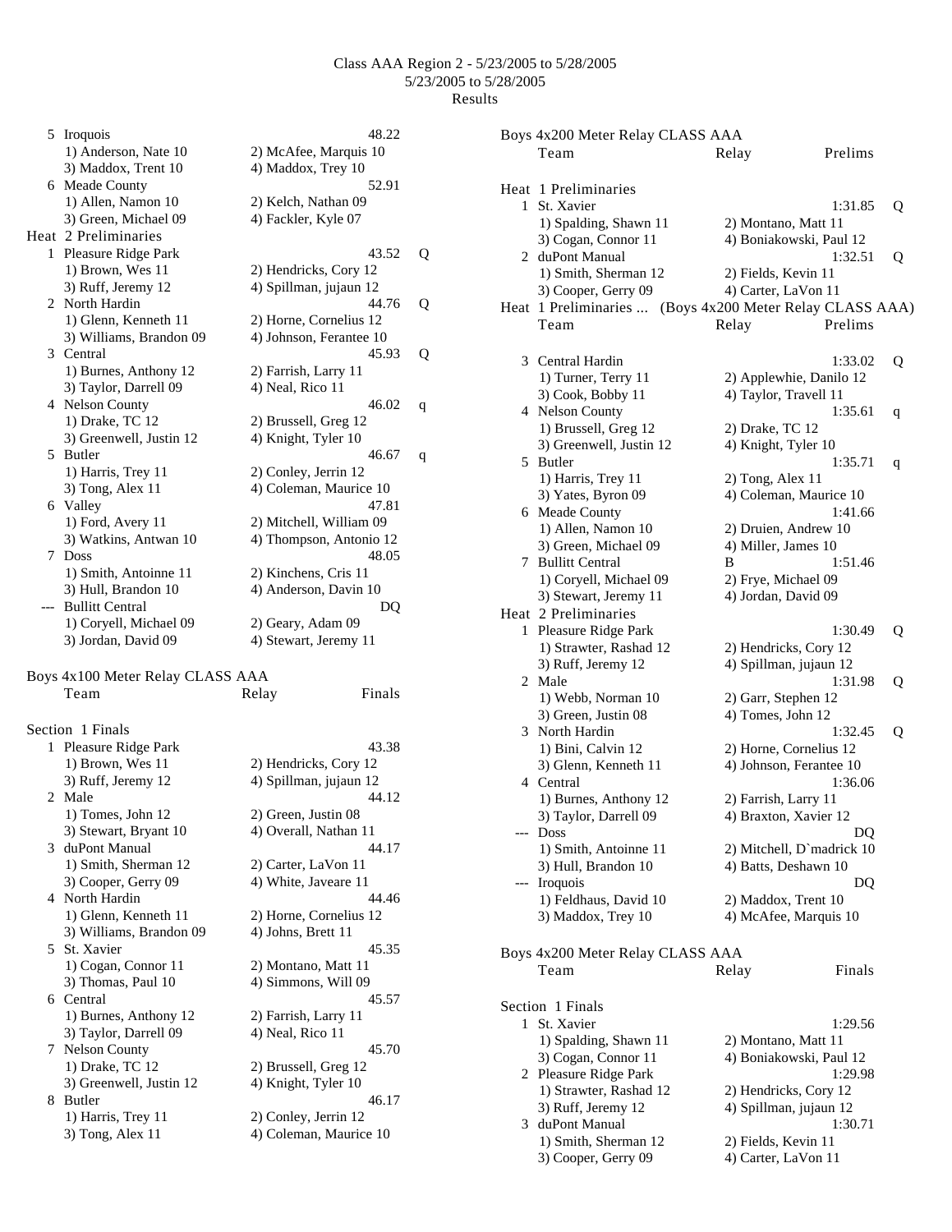|              | 4 North Hardin                           | 1:31.91                                        |   |
|--------------|------------------------------------------|------------------------------------------------|---|
|              | 1) Bini, Calvin 12                       | 2) Horne, Cornelius 12                         |   |
|              | 3) Glenn, Kenneth 11                     | 4) Johnson, Ferantee 10                        |   |
|              | 5 Central Hardin                         | 1:31.92                                        |   |
|              | 1) Turner, Terry 11                      | 2) Applewhie, Danilo 12                        |   |
|              | 3) Cook, Bobby 11                        | 4) Taylor, Travell 11                          |   |
| 6            | Male                                     | 1:32.05                                        |   |
|              | 1) Webb, Norman 10                       | 2) Garr, Stephen 12                            |   |
|              | 3) Green, Justin 08                      | 4) Tomes, John 12                              |   |
|              | 7 Butler                                 | 1:34.98                                        |   |
|              | 1) Harris, Trey 11                       | 2) Tong, Alex 11                               |   |
|              | 3) Yates, Byron 09                       | 4) Coleman, Maurice 10                         |   |
|              | 8 Nelson County                          | 1:38.89                                        |   |
|              | 1) Brussell, Greg 12                     | 2) Drake, TC 12                                |   |
|              | 3) Greenwell, Justin 12                  | 4) Knight, Tyler 10                            |   |
|              | Boys 4x400 Meter Relay CLASS AAA         |                                                |   |
|              | Team                                     | Prelims<br>Relay                               |   |
|              |                                          |                                                |   |
|              | Heat 1 Preliminaries                     |                                                |   |
| $\mathbf{1}$ | Male                                     | 3:32.59                                        | Q |
|              | 1) Housum, TJ 12                         | 2) Webb, Norman 10                             |   |
|              | 3) Tomes, John 12                        | 4) Bauer, Brandon 12                           |   |
|              | 2 Central Hardin                         | 3:33.42                                        | Q |
|              | 1) Turner, Terry 11<br>3) Cook, Bobby 11 | 2) Taylor, Travell 11<br>4) Zoeller, Jordan 11 |   |
|              | 3 Central                                | 3:36.03                                        |   |
|              | 1) Burnes, Anthony 12                    | 2) Farrish, Larry 11                           | Q |
|              | 3) Taylor, Darrell 09                    | 4) Valentine, Manuel 10                        |   |
|              | 4 North Hardin                           | 3:41.45                                        | q |
|              | 1) Johnson, Ferantee 10                  | 2) Johns, Brett 11                             |   |
|              | 3) Johnson, James 12                     | 4) Wright, Ben 11                              |   |
| 5.           | Meade County                             | 3:51.07                                        |   |
|              | 1) Baldwin, Cody 10                      | 2) Moorman, Tony 12                            |   |
|              | 3) Druien, Andrew 10                     | 4) Miller, James 10                            |   |
|              | 6 Nelson County                          | 4:00.08                                        |   |
|              | 1) Enis, Jeremiah 12                     | 2) Weber, Adam 10                              |   |
|              | 3) Wiseman, Josh 12                      | 4) Newton, Dustin 12                           |   |
|              | Heat 2 Preliminaries                     |                                                |   |
| 1            | St. Xavier                               | 3:30.15                                        | Q |
|              | 1) Boniakowski, Paul 12                  | 2) Schardein, Spencer 11                       |   |
|              | 3) Spalding, Shawn 11                    | 4) Montano, Matt 11                            |   |
| 2            | John Hardin                              | 3:32.23                                        | Q |
|              | 1) Warsaw, Phillip 12                    | 2) Routt, Blaine 10                            |   |
|              | 3) Lopez, Andreas 09                     | 4) Johnson, David 11                           |   |
| 3            | Pleasure Ridge Park                      | 3:35.58                                        | Q |
|              | 1) Edwards, Tim 10                       | 2) Lapaille, Gavin 12                          |   |
|              | 3) Strawter, Rashad 12<br>Butler         | 4) Thomas, Justin 12<br>3:41.25                |   |
| 4            | 1) Yates, Byron 09                       |                                                | q |
|              | 3) Spencer, Norman 09                    | $2)$ Tong, Alex 11<br>4) Burnett, Raphael 10   |   |
| 5            | duPont Manual                            | 3:53.60                                        |   |
|              | 1) Bewley, Matthew 11                    | 2) Parks, Jason 11                             |   |
|              | 3) Cooper, Gerry 09                      | 4) Fields, Kevin 11                            |   |
| 6            | Valley                                   | 4:14.44                                        |   |
|              | 1) Raleigh, Joe 10                       | 2) Berding, Mike 12                            |   |
|              | 3) Rison, Ben 11                         | 4) Miller, Mike 10                             |   |
|              |                                          |                                                |   |

| Team | Relay | Finals |
|------|-------|--------|
|      |       |        |

|              | Section 1 Finals                 |                           |
|--------------|----------------------------------|---------------------------|
| $\mathbf{1}$ | St. Xavier                       | 3:28.62                   |
|              | 1) Boniakowski, Paul 12          | 2) Davis, Thomas 11       |
|              | 3) Spalding, Shawn 11            | 4) Montano, Matt 11       |
| 2            | John Hardin                      | 3:29.76                   |
|              | 1) Warsaw, Phillip 12            | 2) Routt, Blaine 10       |
|              | 3) Lopez, Andreas 09             |                           |
|              |                                  | 4) Johnson, David 11      |
|              | 3 Male                           | 3:30.56                   |
|              | $1)$ Housum, TJ $12$             | 2) Webb, Norman 10        |
|              | 3) Tomes, John 12                | 4) Bauer, Brandon 12      |
|              | 4 Central                        | 3:30.91                   |
|              | 1) Burnes, Anthony 12            | 2) Farrish, Larry 11      |
|              | 3) Taylor, Darrell 09            | 4) Neal, Rico 11          |
|              | 5 Pleasure Ridge Park            | 3:32.02                   |
|              | 1) Edwards, Tim 10               | 2) Lapaille, Gavin 12     |
|              |                                  |                           |
|              | 3) Strawter, Rashad 12           | 4) Thomas, Justin 12      |
|              | 6 Central Hardin                 | 3:32.62                   |
|              | 1) Turner, Terry 11              | 2) Maciuba, Joe 11        |
|              | 3) Cook, Bobby 11                | 4) Applewhie, Danilo 12   |
| 7            | North Hardin                     | 3:36.55                   |
|              | 1) Johnson, Ferantee 10          | 2) Prier, Van 09          |
|              | 3) Johnson, James 12             | 4) Wright, Ben 11         |
| 8.           | Butler                           | 3:37.30                   |
|              | 1) Yates, Byron 09               | 2) Tong, Alex 11          |
|              | 3) Spencer, Norman 09            | 4) Burnett, Raphael 10    |
|              |                                  |                           |
|              |                                  |                           |
|              | Boys 4x800 Meter Relay CLASS AAA |                           |
|              | Team                             | Finals<br>Relay           |
|              |                                  |                           |
| Section 1    |                                  |                           |
| $\mathbf{1}$ | John Hardin                      | 8:11.34                   |
|              | 1) Johnson, David 11             | 2) Lopez, Andreas 09      |
|              | 3) Swartz, Caleb 12              | 4) Warsaw, Phillip 12     |
|              | 2 St. Xavier                     | 8:11.79                   |
|              |                                  |                           |
|              | 1) Blum, Matt 11                 | 2) Davis, Thomas 11       |
|              | 3) Schardein, Spencer 11         | 4) McClain, Scott 11      |
|              | 3 Male                           | 8:33.01                   |
|              | 1) Bauer, Brandon 12             | 2) Doering, Brad 10       |
|              | 3) Lare, Nick 10                 | 4) Smalley, Kenney 12     |
|              | 4 Central Hardin                 | 8:37.81                   |
|              | 1) Zoeller, Jordan 11            | 2) Maciuba, Joe 11        |
|              | 3) Duvall, JT 12                 | 4) Walker, Dakota II      |
| 5.           | North Hardin                     | 8:41.59                   |
|              | 1) Johnson, James 12             | 2) Estes, Tim 09          |
|              |                                  |                           |
|              | 3) Johnson, Michael 11           | 4) Windham, Bobby 09      |
|              | 6 Meade County                   | 8:52.39                   |
|              | 1) Baldwin, Cody 10              | 2) Sears, Jordan 10       |
|              | 3) Breeds, Sean 07               | 4) Druien, Andrew 10      |
| 7            | Butler                           | 8:54.98                   |
|              | 1) Thornsberry, Jason 12         | 2) Wigge, Kaelin 10       |
|              | 3) Burton, Daniel 09             | 4) Becker, Chris 09       |
|              | 8 duPont Manual                  | 9:03.91                   |
|              | 1) Bewley, Matthew 11            | 2) Linfield, Cory 11      |
|              | 3) Parks, Jason 11               | 4) Penner, Gareth 10      |
|              |                                  |                           |
|              | 9 Nelson County                  | 9:45.67                   |
|              | 1) Goode, Derrick 12             | 2) Medley, Bradley 11     |
|              | 3) Newton, Dustin 12             | 4) Heil, Jody 10          |
|              | 10 Pleasure Ridge Park           | 9:49.46                   |
|              | 1) Seidl, Joe 12                 | 2) Forshea, Thomas 12     |
|              | 3) Oestringer, Sean 12           | 4) Stankiewiez, Nathan 09 |
| 11           | Valley                           | 10:15.42                  |
|              | 1) Berding, Mike 12              | 2) Rison, Ben 11          |
|              |                                  |                           |